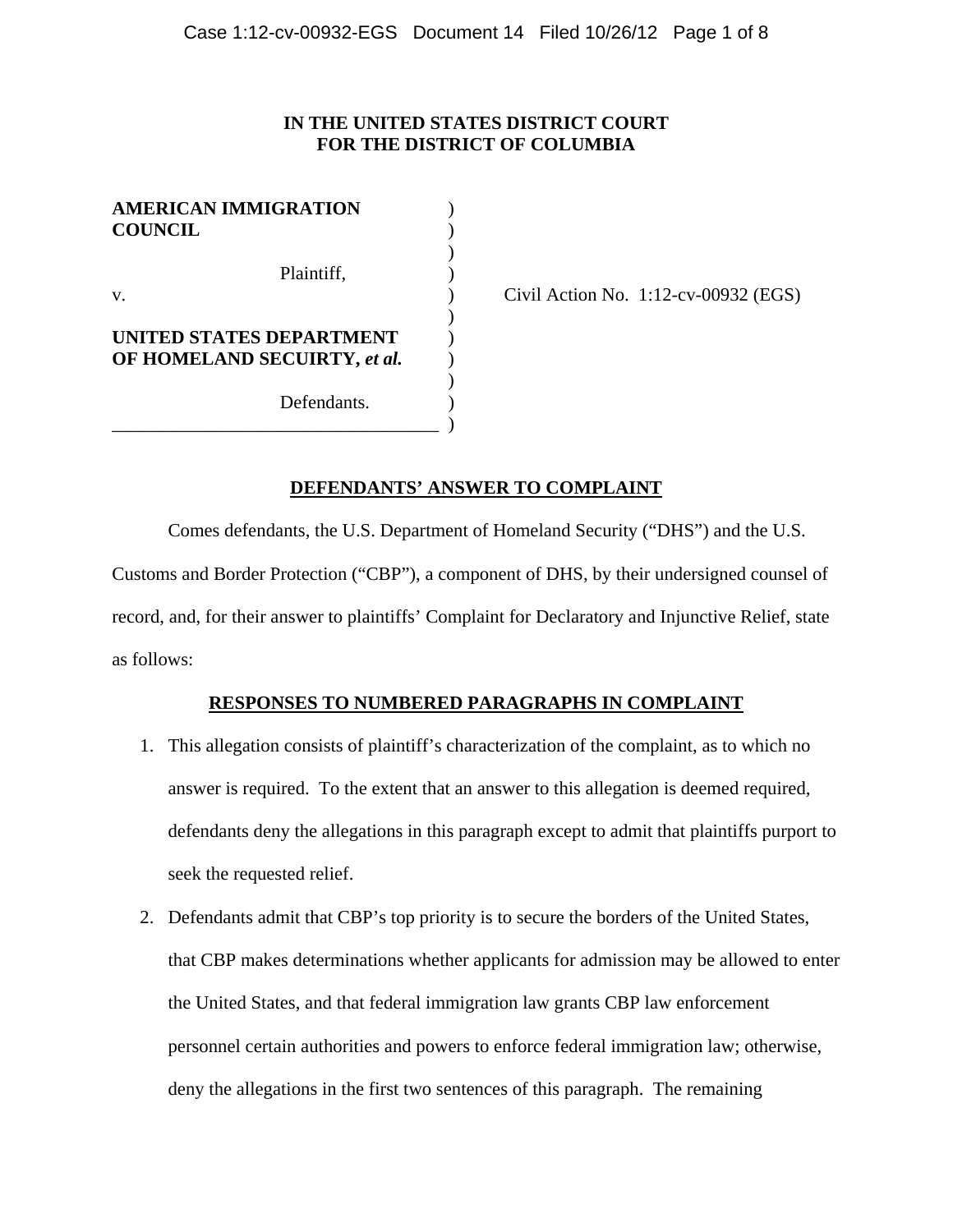## Case 1:12-cv-00932-EGS Document 14 Filed 10/26/12 Page 2 of 8

allegations of this paragraph state the legal opinions and conclusions of plaintiffs, as to which no answer is required. To the extent that an answer to these allegations is deemed required, defendants admit that plaintiff has described a provision of the Immigration and Nationality Act ("INA"), and corresponding regulations and legal forms, but deny that these allegations represent a complete and accurate statement of the law.

- 3. Defendant lacks knowledge sufficient to form a belief or opinion as to the truth of the allegations found in this paragraph which are based on reports of third parties. To the extent that a response is required, this paragraph is denied.
- 4. Defendants admit that DHS reports that CBP processed more than 400,000 voluntary returns in 2010; otherwise, deny the remaining allegations of the first sentence. Defendants deny the remaining allegations of the paragraph except to admit that plaintiff submitted a Freedom of Information Act ("FOIA") request to CBP seeking records regarding voluntary returns.

#### **JURISDICTION**

- 5. This paragraph states the legal opinions and conclusions of plaintiffs, including citations to legal authority and a statement as to the purported jurisdiction of this Court, as to which no answer is required.
- 6. This paragraph states the legal opinions and conclusions of plaintiffs, including citations to legal authority and a statement as to the propriety of venue in this district, as to which no answer is required.
- 7. Defendants admit that Plaintiff AIC submitted an appeal to CBP's FOIA Appeals Office with regard to its FOIA request seeking records regarding voluntary returns; otherwise, deny.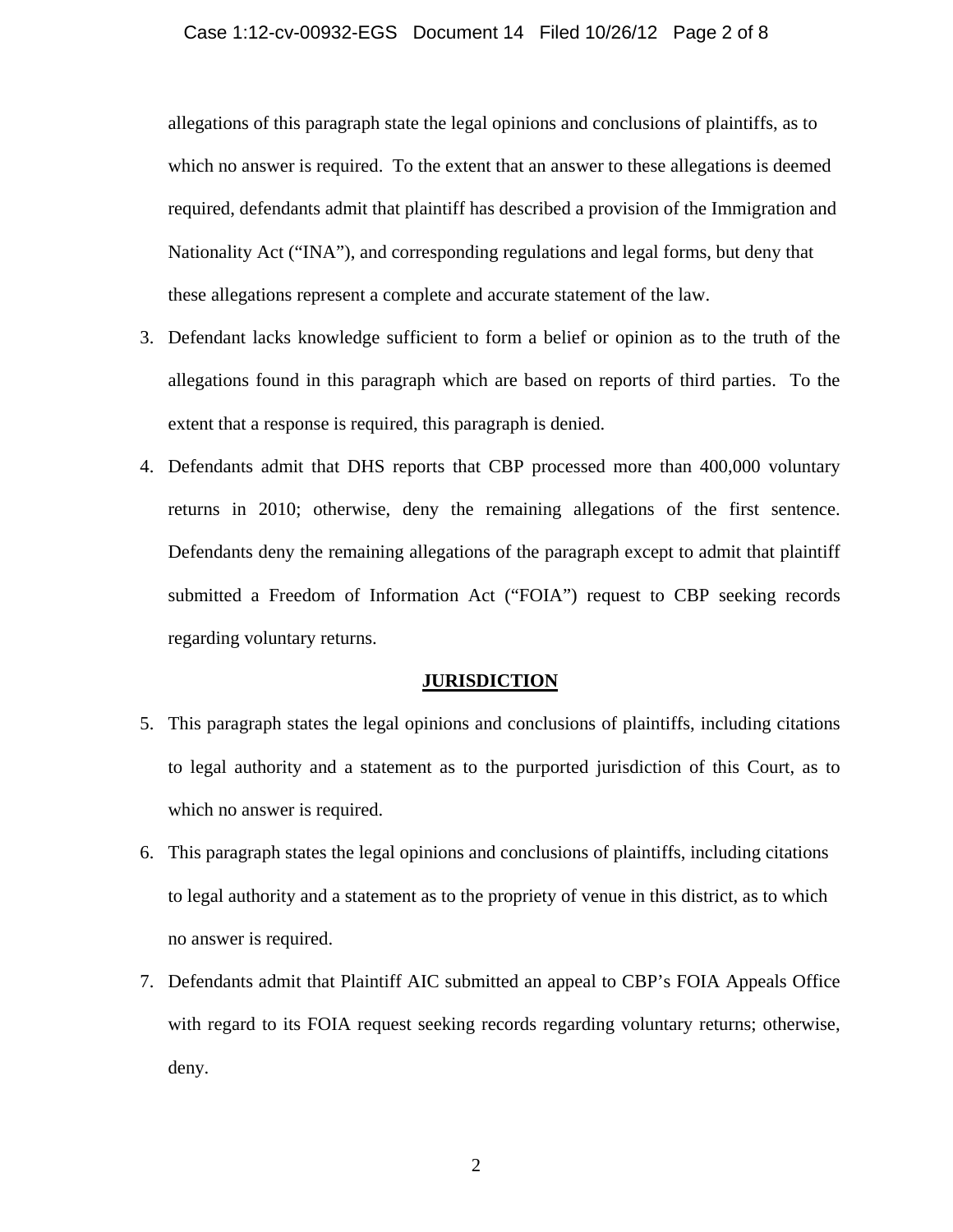## **PARTIES**

- 8. Defendant lacks knowledge sufficient to form a belief as to the truth of the allegations contained in this paragraph.
- 9. Defendants admit the first sentence. Defendants admit that DHS enforces federal immigration federal immigration laws; otherwise, deny the second sentence. Defendants admit that Plaintiff AIC seeks records from within CBP, a component of DHS; otherwise, deny the second sentence.
- 10. Defendants admit the first sentence. Defendants deny the second sentence except admit that CBP enforces federal immigration laws and acts pursuant to its authority under the INA and corresponding regulations. Defendants admit that Plaintiff AIC seeks records from within CBP; otherwise, deny the third sentence.

#### **STATEMENT OF FACTS**

- 11. This paragraph refers to and purports to describe the contents of a letter attached to the Complaint; defendants aver that the referenced document speaks for itself as to its contents and deny plaintiffs' characterization of the document.
- 12. This paragraph refers to and purports to describe the contents of a letter attached to the Complaint; defendants aver that the referenced document speaks for itself as to its contents and deny plaintiffs' characterization of the document.
- 13. This paragraph refers to and purports to describe the contents of a letter attached to the Complaint; defendants aver that the referenced document speaks for itself as to its contents and deny plaintiffs' characterization of the document.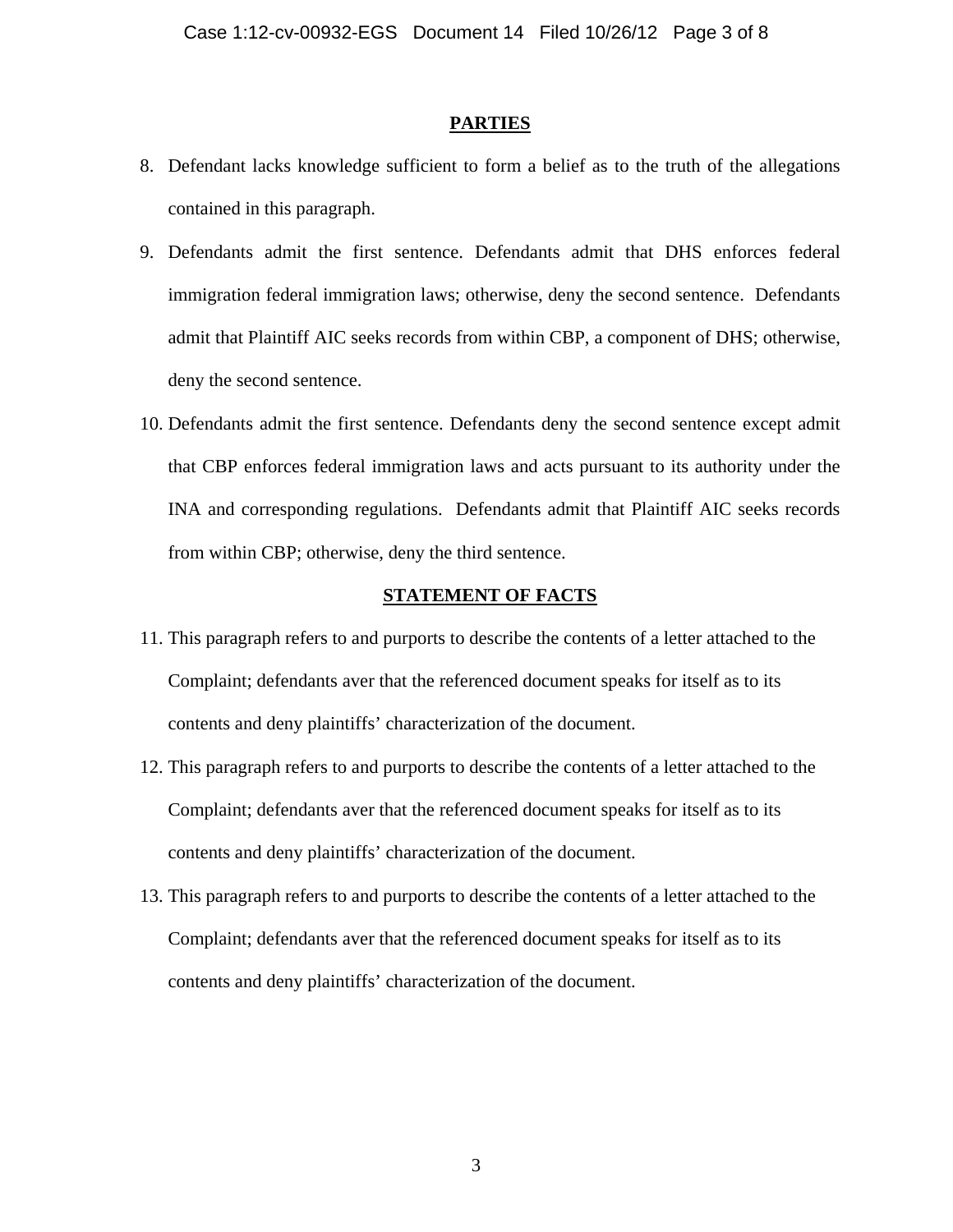- 14. This paragraph refers to and purports to describe the contents of a letter attached to the Complaint; defendants aver that the referenced document speaks for itself as to its contents and deny plaintiffs' characterization of the document.
- 15. This paragraph refers to and purports to describe the contents of a letter attached to the Complaint; defendants aver that the referenced document speaks for itself as to its contents and deny plaintiffs' characterization of the document.
- 16. This paragraph refers to and purports to describe the contents of a letter attached to the Complaint; defendants aver that the referenced document speaks for itself as to its contents and deny plaintiffs' characterization of the document.
- 17. This paragraph refers to and purports to describe the contents of a letter attached to the Complaint; defendants aver that the referenced document speaks for itself as to its contents and deny plaintiffs' characterization of the document.
- 18. This paragraph refers to and purports to describe the contents of a letter attached to the Complaint; defendants aver that the referenced document speaks for itself as to its contents and deny plaintiffs' characterization of the document.
- 19. This paragraph refers to and purports to describe the contents of a letter attached to the Complaint; defendants aver that the referenced document speaks for itself as to its contents and deny plaintiffs' characterization of the document.
- 20. This paragraph refers to and purports to describe the contents of a letter attached to the Complaint; defendants aver that the referenced document speaks for itself as to its contents and deny plaintiffs' characterization of the document.

4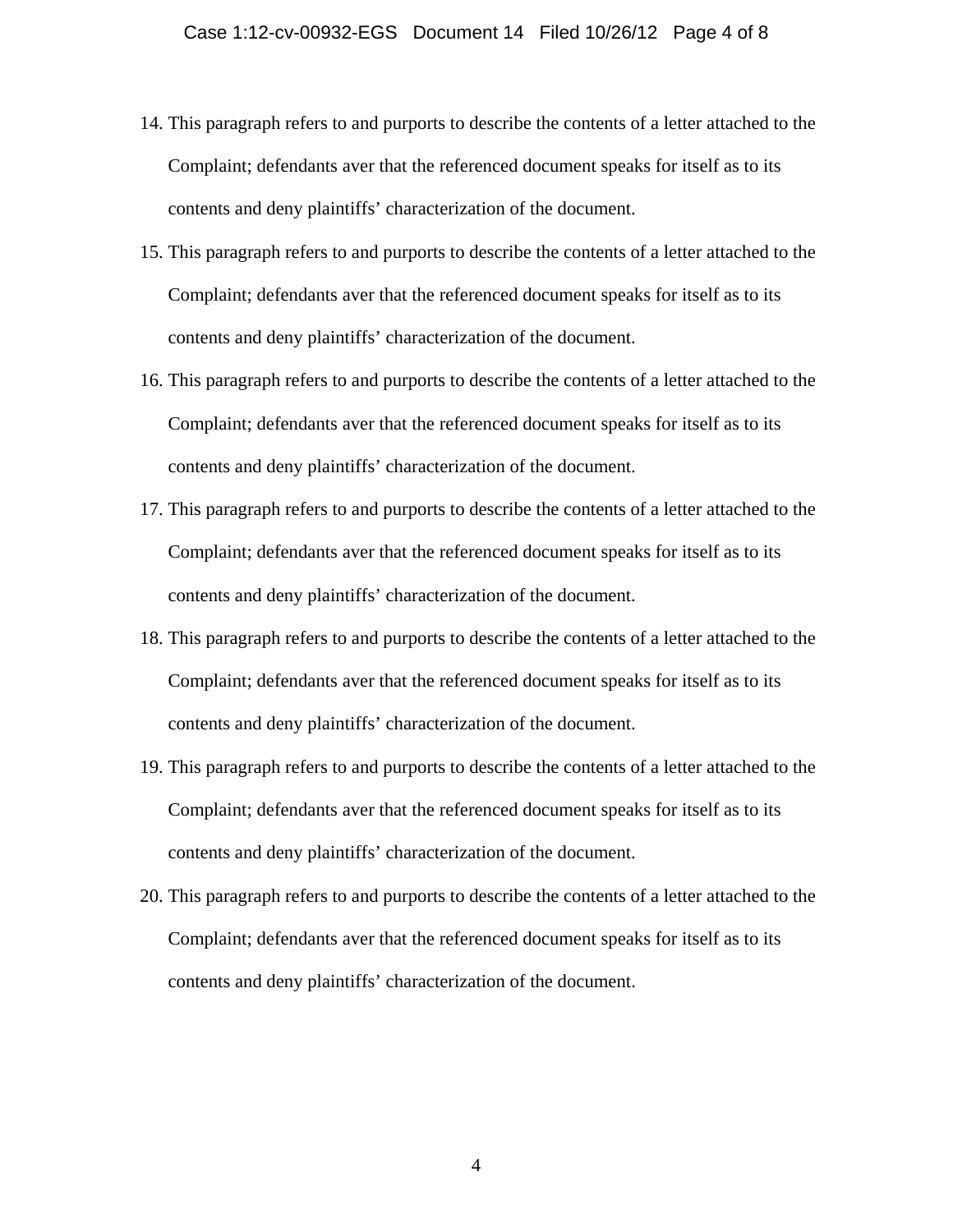- 21. This paragraph refers to and purports to describe the contents of a letter attached to the Complaint; defendants aver that the referenced document speaks for itself as to its contents and deny plaintiffs' characterization of the document.
- 22. This paragraph refers to and purports to describe the contents of a letter attached to the Complaint; defendants aver that the referenced document speaks for itself as to its contents and deny plaintiffs' characterization of the document.
- 23. This paragraph refers to and purports to describe the contents of a letter attached to the Complaint; defendants aver that the referenced document speaks for itself as to its contents and deny plaintiffs' characterization of the document.
- 24. This paragraph refers to and purports to describe the contents of a letter attached to the Complaint; defendants aver that the referenced document speaks for itself as to its contents and deny plaintiffs' characterization of the document.
- 25. Defendants admit an employee from the CBP FOIA Appeals Office contacted AIC to inform it that CBP was still processing potential responsive records to plaintiff's FOIA request and admit that the processing of plaintiff's FOIA request is ongoing; otherwise, deny.
- 26. Deny.
- 27. This paragraph refers to and purports to describe the contents of a letter attached to the Complaint; defendants aver that the referenced document speaks for itself as to its contents and deny plaintiffs' characterization of the document.
- 28. The allegations of this paragraph state the legal opinions and conclusions of plaintiffs, as to which no answer is required. To the extent that an answer to these allegations is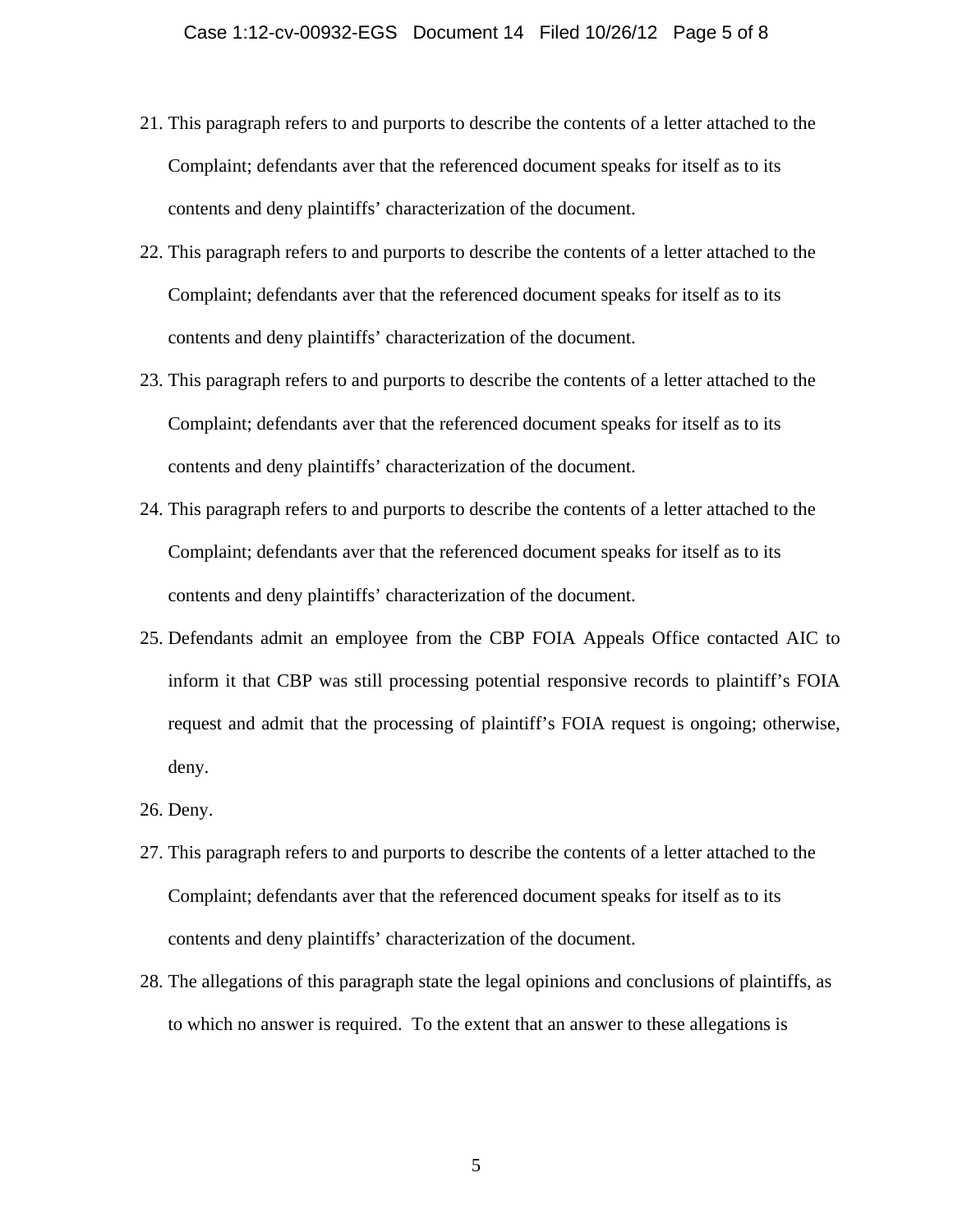#### Case 1:12-cv-00932-EGS Document 14 Filed 10/26/12 Page 6 of 8

deemed required, defendants admit that plaintiff has described a provision of the FOIA, but deny that these allegations represent a complete and accurate statement of the law. 29. Deny.

- 30. The first two sentences of this paragraph refer and purport to describe the contents of exhibits attached to the Complaint; defendants aver that the referenced documents speak for themselves as to their contents and deny plaintiffs' characterization of the documents. Defendants deny the third sentence except to admit that CBP has processed more than two responsive records totaling more than four pages in response to AIC's FOIA request.
- 31. This paragraph refers to and purports to describe the contents of a document available on the internet; defendants aver that the referenced document speaks for itself as to its contents and deny plaintiffs' characterization of the document. Defendants aver that CBP has processed more than two responsive records totaling more than four pages in response to AIC's FOIA request.
- 32. This paragraph refers to and purports to describe the contents of documents available on the Internet and attached to the Complaint; defendants aver that the referenced documents speak for themselves as to their contents and deny plaintiffs' characterization of the documents. Defendants aver that CBP has processed more than two responsive records totaling more than four pages in response to AIC's FOIA request.
- 33. This paragraph refers to and purports to describe the contents of documents available on the Internet; defendants aver that the referenced documents speak for themselves as to their contents and deny plaintiffs' characterization of the documents. Defendants otherwise deny the allegations of this paragraph except to aver that CBP has processed

6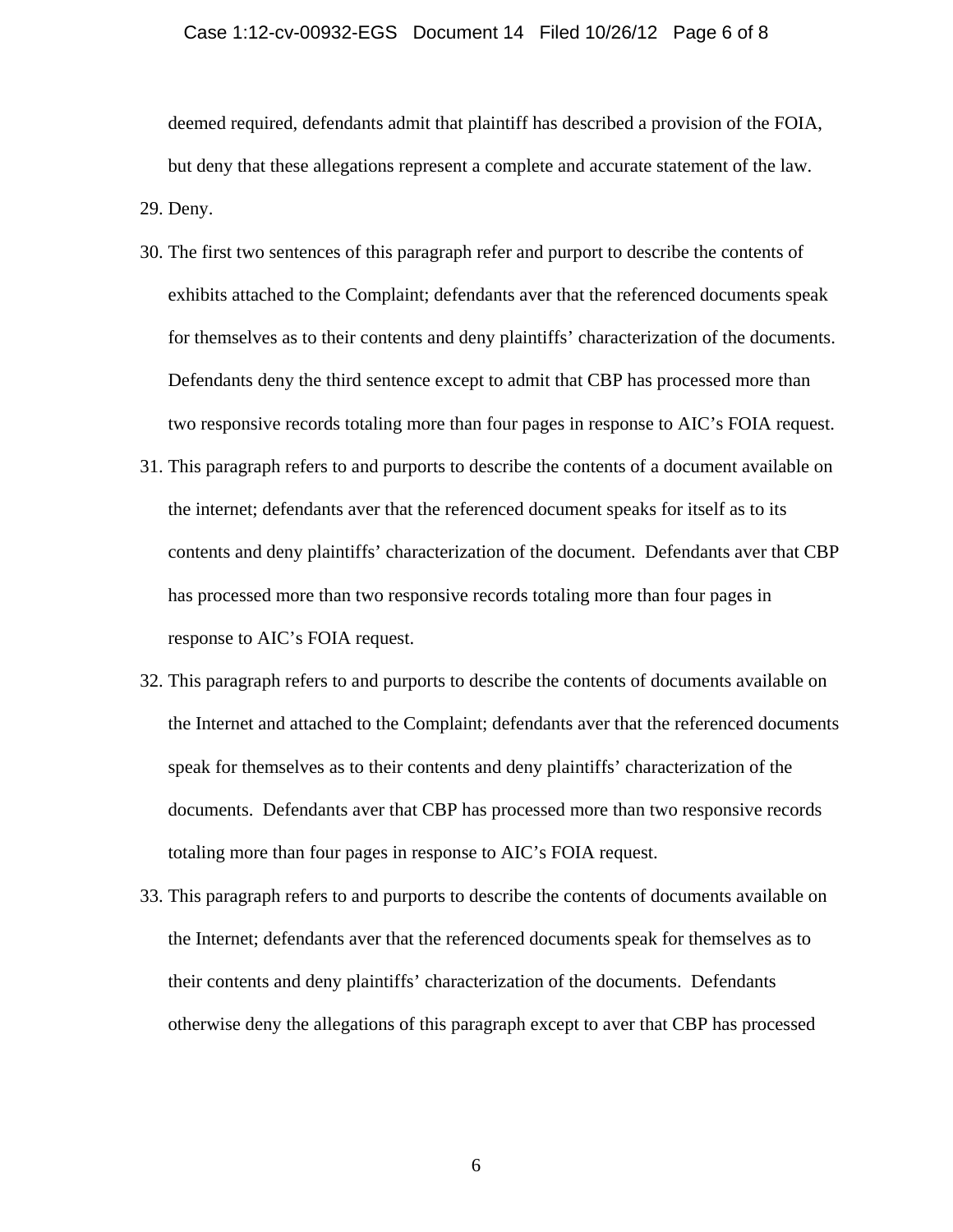## Case 1:12-cv-00932-EGS Document 14 Filed 10/26/12 Page 7 of 8

more than two responsive records totaling more than four pages in response to AIC's FOIA request.

34. Deny.

- 35. Defendants repeat and reiterate their above answers to paragraphs 1-34.
- 36. The allegations of this paragraph state the legal opinions and conclusions of plaintiffs, as to which no answer is required. To the extent that an answer to these allegations is deemed required, defendants admit that plaintiff has described a provision of the FOIA, but deny that these allegations represent a complete and accurate statement of the law.

37. Deny.

38. Deny.

39. Deny.

40. Deny.

The remainder of the allegations in the Complaint constitutes a prayer for relief, to which no answer is required. To the extent an answer is deemed required, the allegations are denied.

All allegations not specifically admitted or denied in the foregoing numbered responses are hereby denied.

WHEREFORE, based on all the foregoing, the defendants, DHS and CBP, request judgment dismissing the Complaint in its entirety and granting such other and further relief as the Court deems just and equitable.

Dated: October 26, 2012 Respectfully submitted,

## STUART F. DELERY

7